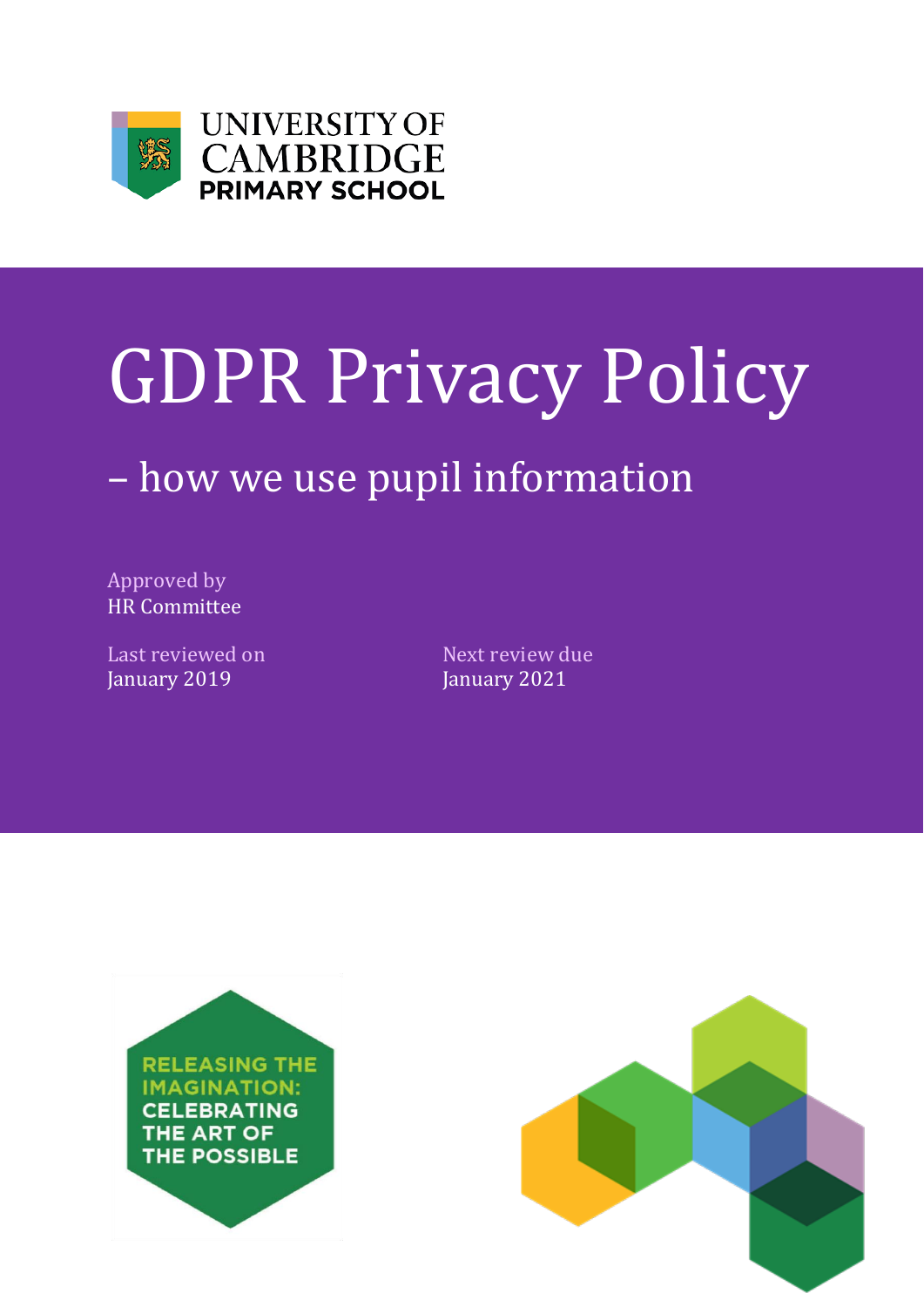### **Privacy Policy - How we use pupil information**

#### **The categories of pupil information that we collect, hold and may share include:**

- Personal information (such as name, unique pupil number and address)
- Parental information
- Characteristics (such as ethnicity, language, nationality, country of birth and free school meal eligibility)
- Attendance information (such as sessions attended, number of absences and absence reasons)
- Dietary Requirements
- Medical needs
- Assessment information
- Special Educational Needs Information
- Child Protection Information

#### **Why we collect and use this information**

We use the pupil data:

- to support pupil learning
- to monitor and report on pupil progress
- to provide appropriate pastoral care
- to assess the quality of our services
- to ensure child protection and safeguarding
- to comply with the law regarding data sharing (GDPR)

#### **The lawful basis on which we use this information**

We collect and use pupil information either because we have a legal obligation to do so or because we are pursuing our public interest tasks in delivering education (Article 6 sections 1 (c) and (e) of the General Data Protection Regulation). We collect and use sensitive pupil information primarily with explicit parental consent though occasionally without consent, for example in an urgent safeguarding situation (Article 9 sections 2 (a) and 2 (g) of the General Data Protection Regulation).

We also collect and use pupil information under the Education Act 1996.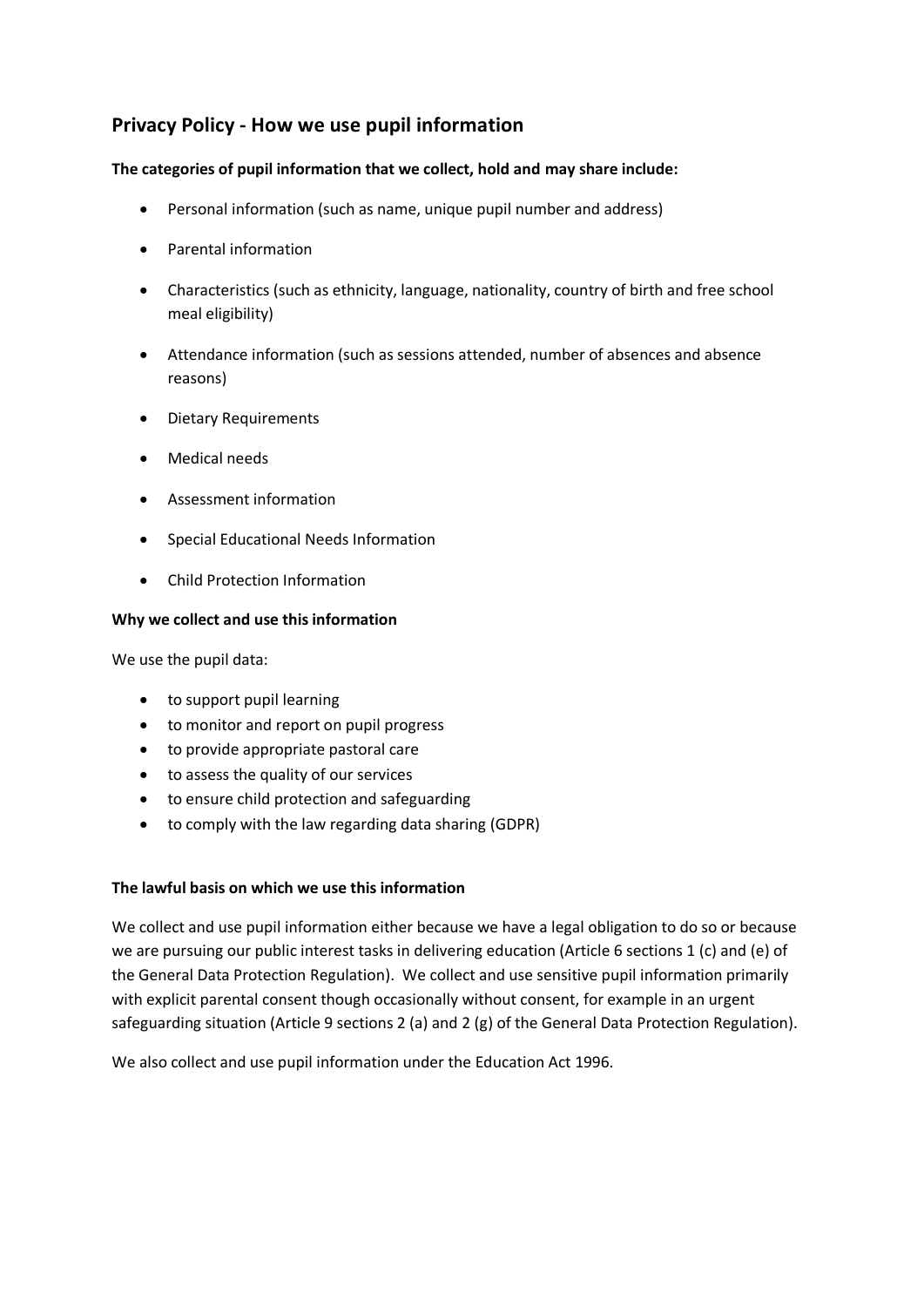#### **Collecting pupil information**

Whilst the majority of pupil information you provide to us is mandatory, some of it is provided to us on a voluntary basis. In order to comply with the General Data Protection Regulation, we will inform you whether you are required to provide certain pupil information to us or if you have a choice in this.

#### **Storing pupil data**

We hold pupil data for 7 years after departure.

Child Protection files are transferred to the child's next school when they leave. They are kept for 25 years.

#### **Who we share pupil information with**

We routinely share pupil information with:

- schools that the pupils attend after leaving us
- our local authority
- the Department for Education (DfE)
- NHS
- In some instances we may share information with third party companies. We have engaged their services to enable us to store and use pupil data within school. These companies have provided us with declarations that they collect, hold, and store information ensuring security arrangements, retention and the use of sensitive data we have provided them with is in compliance with GDPR legislation.

#### **Why we share pupil information**

We do not share information about our pupils with anyone without consent unless the law and our policies allow us to do so.

We share pupils' data with the Department for Education (DfE) on a statutory basis. This data sharing underpins school funding and educational attainment policy and monitoring.

We are required to share information about our pupils with the (DfE) under the Education (Information About Individual Pupils) (England) Regulations 2013.

#### **Data collection requirements:**

To find out more about the data collection requirements placed on us by the Department for Education (for example; via the school census) go to [https://www.gov.uk/education/data-collection](https://www.gov.uk/education/data-collection-and-censuses-for-schools)[and-censuses-for-schools.](https://www.gov.uk/education/data-collection-and-censuses-for-schools)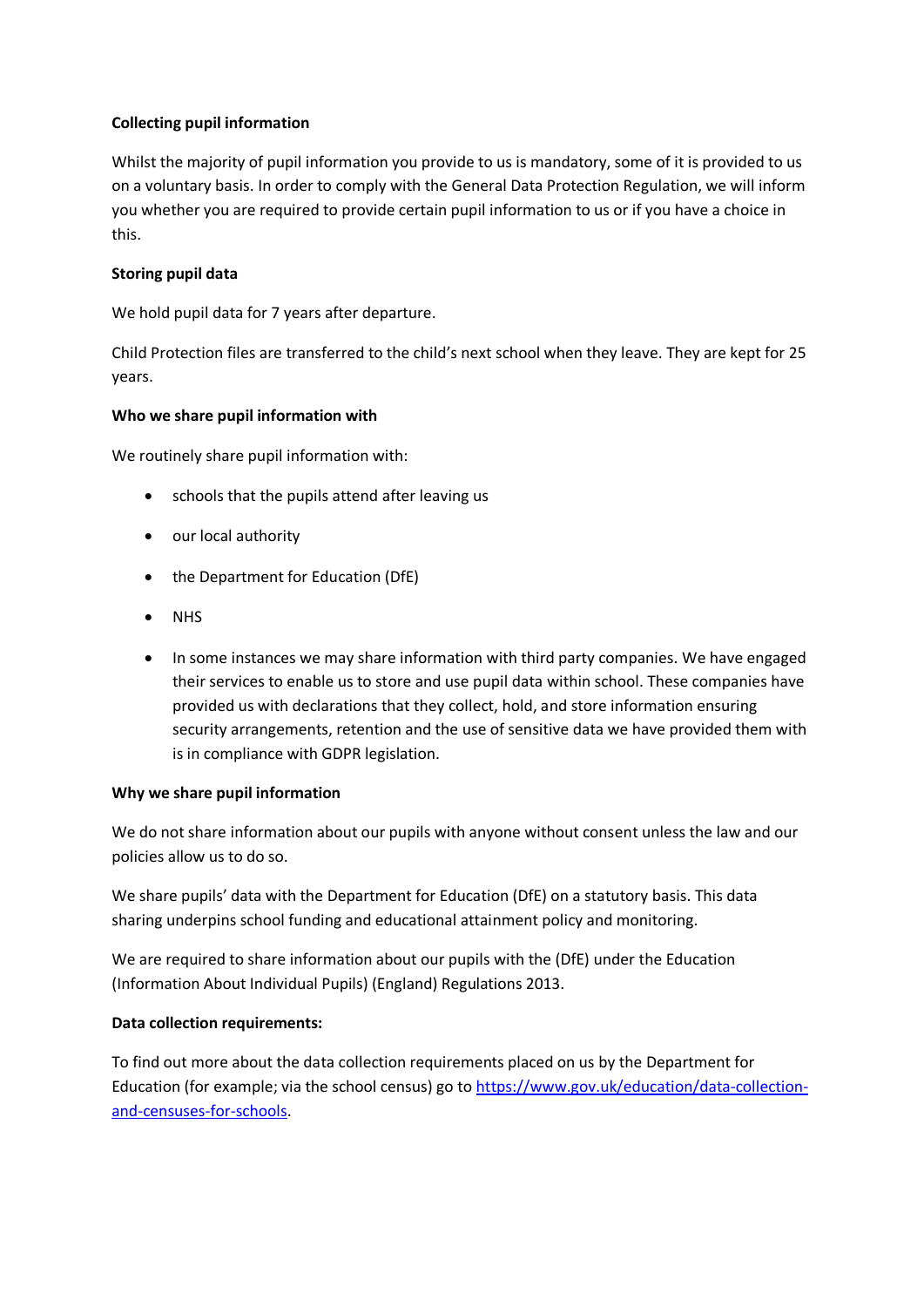#### **The National Pupil Database (NPD)**

The NPD is owned and managed by the Department for Education and contains information about pupils in schools in England. It provides invaluable evidence on educational performance to inform independent research, as well as studies commissioned by the Department. It is held in electronic format for statistical purposes. This information is securely collected from a range of sources including schools, local authorities and awarding bodies.

We are required by law, to provide information about our pupils to the DfE as part of statutory data collections such as the school census and early years' census. Some of this information is then stored in the NPD. The law that allows this is the Education (Information About Individual Pupils) (England) Regulations 2013. Parents can withhold some information (e.g. ethnicity) from census collection if they wish to do so.

To find out more about the NPD, go to [https://www.gov.uk/government/publications/national](https://www.gov.uk/government/publications/national-pupil-database-user-guide-and-supporting-information)[pupil-database-user-guide-and-supporting-information.](https://www.gov.uk/government/publications/national-pupil-database-user-guide-and-supporting-information)

The department may share information about our pupils from the NPD with third parties who promote the education or well-being of children in England by:

- conducting research or analysis
- producing statistics
- providing information, advice or guidance

The Department has robust processes in place to ensure the confidentiality of our data is maintained and there are stringent controls in place regarding access and use of the data. Decisions on whether DfE releases data to third parties are subject to a strict approval process and based on a detailed assessment of:

- who is requesting the data
- the purpose for which it is required
- the level and sensitivity of data requested: and
- the arrangements in place to store and handle the data

To be granted access to pupil information, organisations must comply with strict terms and conditions covering the confidentiality and handling of the data, security arrangements and retention and use of the data.

For more information about the department's data sharing process, please visit: <https://www.gov.uk/data-protection-how-we-collect-and-share-research-data>

For information about which organisations the department has provided pupil information, (and for which project), please visit the following website:

<https://www.gov.uk/government/publications/national-pupil-database-requests-received>

To contact DfE:<https://www.gov.uk/contact-dfe>